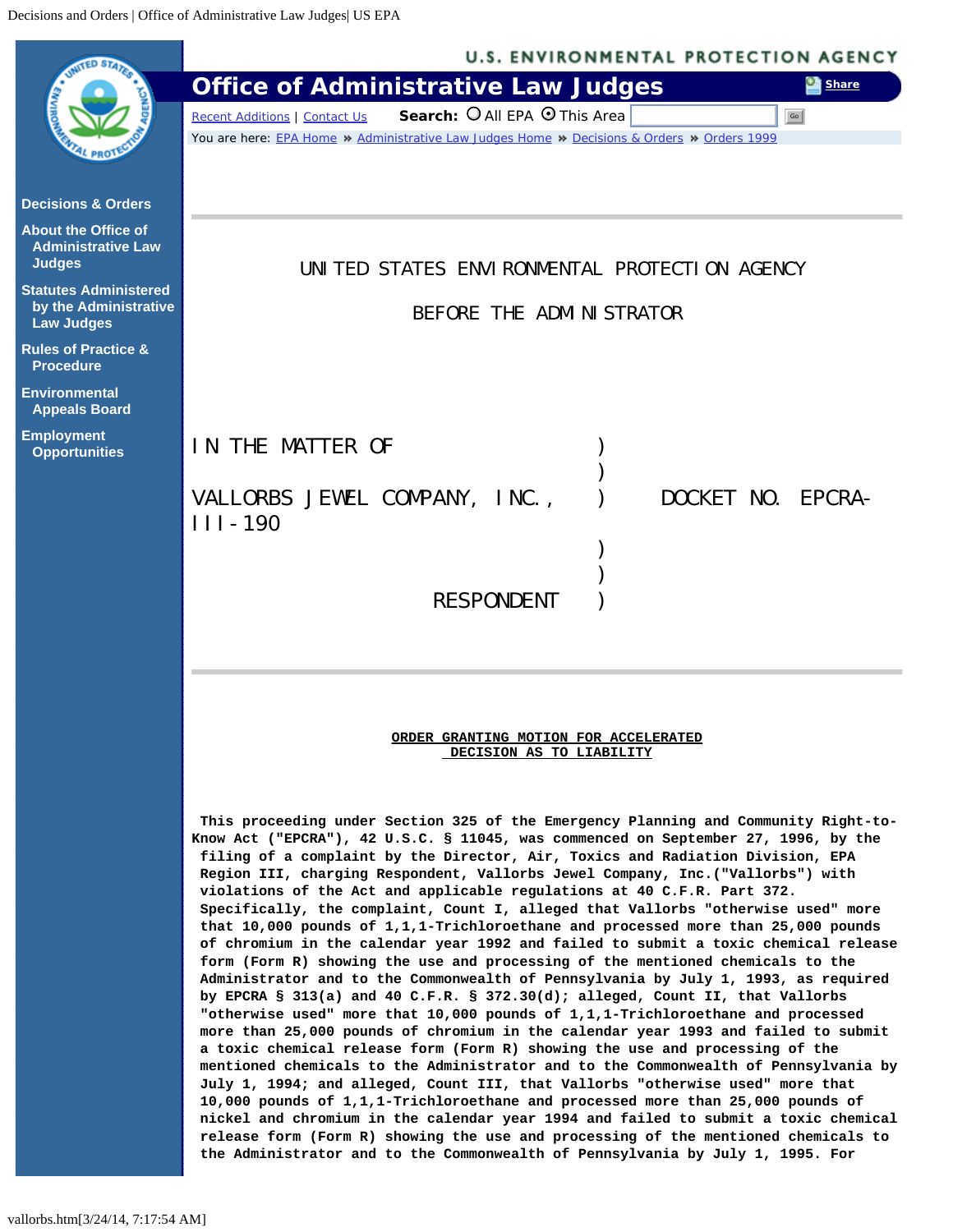**these alleged violations, it was proposed to assess Vallorbs a penalty totaling \$49,734.**

**In a letter-answer, dated January 25, 1999, Vallorbs admitted the failures to submit toxic chemical release forms concerning the chemicals identified in the complaint for the calendar years 1992, 1993, and 1994 as alleged in the complaint and requested a hearing.[\(1\)](#page-3-0) Vallorbs alleged, inter alia, that it was simply unaware of the requirement to inform EPA of the use and disposal of these materials and that to the best of its knowledge it has always handled the materials involved in conformance with all EPA, State and local requirements. Vallorbs pointed out, however, that the chromium involved in the violations is a component of stainless steel which Vallorbs "shaves" down into precision metal components, that shavings, not dust or particles, resulting from this processing are recycled and disposed of by a licensed recycling company and that, even though hundreds of thousands of pounds of stainless steel are utilized or processed in this manner each year, the actual loss of shavings which are not recycled is less than 100 pounds.**

**Additionally, Vallorbs asserted that it began the process of discontinuing the use of 1,1,1-Trichloroethane for cleaning [of components and parts] in 1994 and by 1996 had entirely discontinued the use of 1,1,1-Trichloroethane, substituting Trichloroethylene for this purpose. Vallorbs alleged that between 1994 and 1996 it had spent over \$51,358 in actual direct costs for machines that would clean components using Trichloroethylene. Vallorbs emphasized that this change was entirely voluntary. Vallorbs says that it had been audited (inspected) in April 1996, and apparently alluding to the Agency's Enforcement Response Policy for EPCRA Section 313 (ERP) (1992), points out that the regulations seem to preclude relief for [environmentally beneficial] costs voluntarily incurred prior to the examination. Vallorbs argues that it is only fair to include these voluntary costs in determining relief from the proposed penalty.**

**The parties have filed prehearing exchange information in accordance with an order of the ALJ.**

**Responding to the ALJ's order that its prehearing exchange include a reply to the arguments for mitigation of the penalty in Vallorbs' letter-answer, Complainant states that it disagrees with Vallorbs' implied contention that the stainless steel shavings [containing chromium] present little or no risk to the environment, pointing out that this very issue was considered in 1993 when EPA denied a petition to delist chromium, nickel and copper contained in stainless steel and other alloys (Prehearing Exchange (PHX) Narrative, dated July 14, 1999, at 7-11; Complainant's Proposed Exh (CX) 13). Complainant says that even chromium in stainless steel alloy has the potential to corrode into chromium VI, a known human carcinogen, and that the mere fact chromium shavings are sent to a licensed recycling facility does not mean that there is no potential for release to the environment.**

**Complainant maintains that it has exercised prosecutorial discretion [to Vallorbs' benefit], because it combined chromium and nickel violations with the 1,1,1 trichloroethane violations and alleged one violation per year when it could have drafted the complaint to charge seven separate violations, thereby greatly increasing the proposed penalty.**

**Regarding Vallorbs' assertion that the change from the use of 1,1,1-trichloroethane to trichloroethylene in its operations should entitle it to a credit against the penalty, Complainant notes that trichloroethylene is potentially more toxic than 1,1,1-trichloroethane but that the risk of release to the environment is reduced, because trichloroethylene is used in a closed loop system (Id. 11). Complainant points out that, under the ERP, supplemental environmental projects (SEPs) are normally discussed only in the context of settlement negotiations and, apart from the fact that Vallorbs implemented the change at issue prior to the issuance of the complaint, emphasizes that there has been no settlement. Complainant says that, because SEPs are intended to encourage settlement and settlement negotiations with Vallorbs have been unsuccessful, a SEP-like credit is not available to Respondent under the ERP.[\(2\)](#page-3-1) Complainant makes essentially the same argument to justify its failure to make any adjustment in the gravity-based penalty for Vallorbs' attitude,**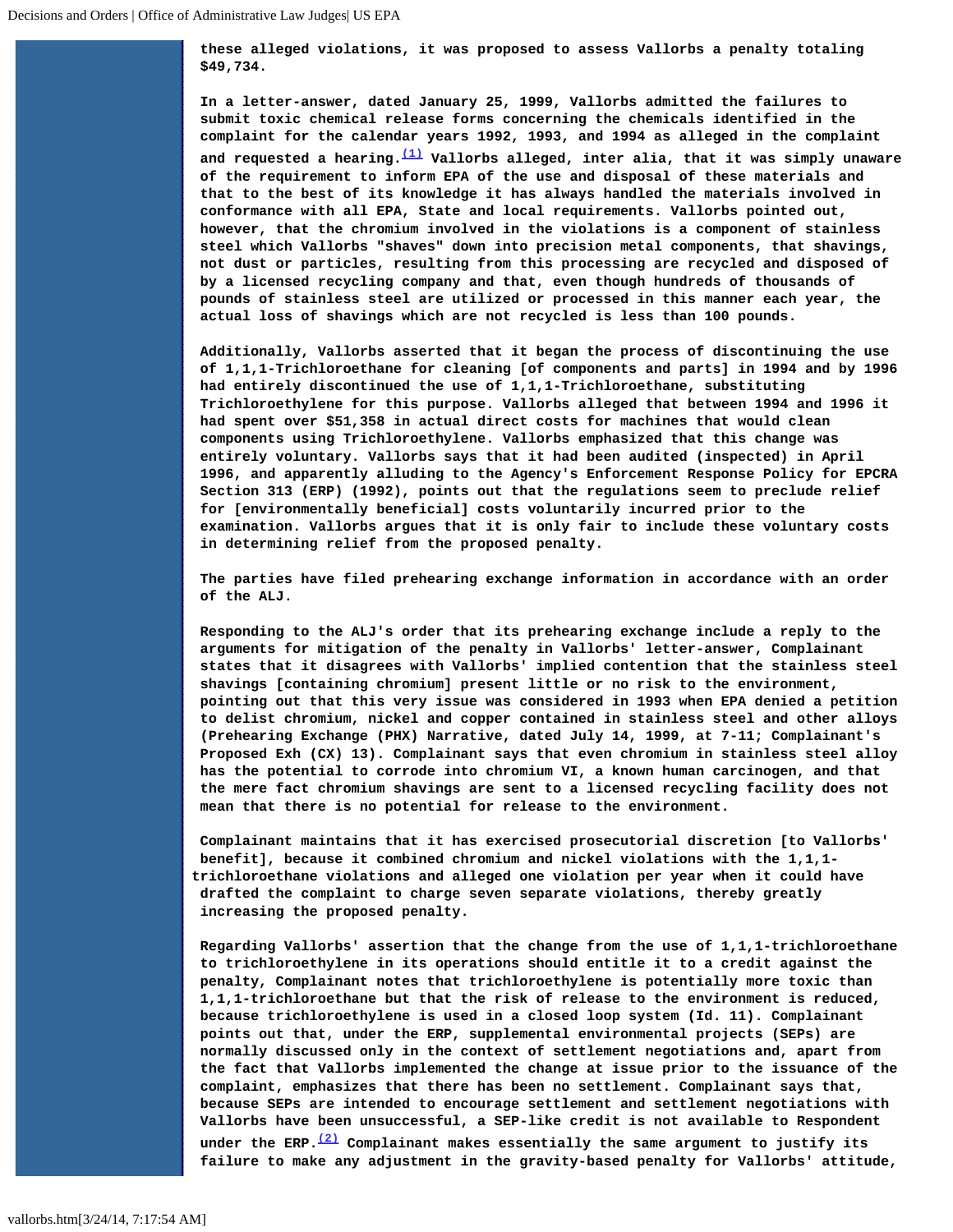**i.e., its cooperation and compliance (Id. 12). This is contrary to Catalina Yachts, supra note 2, which makes it clear that such adjustments are not limited to negotiated settlements. It should also be noted that the ERP is not binding on the ALJ in determining the penalty. See Rule 22.27(b) (40 C.F.R. Part 22).**

**Questions addressed to Vallorbs in the ALJ's prehearing order were intended to elicit information supporting its implicit claim that the change from use of 1,1,1 trichloroethane to trichloroethylene was beneficial to the environment.[\(3\)](#page-3-2) Vallorbs agrees with Complainant that trichloroethylene is at least as toxic, if not more so, than 1,1,1-trichloroethane (PHX Narrative at 2) and has not provided any rationale for the change. Complainant has, however, referred to the use of trichloroethylene in a "closed loop system" as reducing the risk of releases to the environment. Vallorbs says that it came into compliance with the regulation within 40 days of the EPA inspection by filing all of the required Form R's.**

**On July 22, 1999, Complainant filed a motion for an accelerated decision as to liability pursuant to Section 22.50, actually § 22.20, of the Rules of Practice,[\(4\)](#page-3-3) stating that Vallorbs had admitted the violations and was only challenging the amount of the proposed penalty. In an accompanying memorandum, Complainant points out that the standard for granting a motion for an accelerated decision is similar to that for granting a motion for summary judgment under the Federal Rules of Civil Procedure, i.e., that no genuine issue of material fact exists and that the moving party is entitled to judgment as a matter of law. Here, Vallorbs has admitted the allegations of the complaint that it "otherwise used" more than 10,000 pounds of 1,1,1-trichloroethane during the calendar years 1992, 1993, and 1994, that it processed more than 25,000 pounds of chromium during the calendar years 1992 and 1993, and that it processed more than 25,000 pounds of chromium and nickel during the calendar year 1994. Vallorbs has also admitted that it failed to submit Form R's concerning the use and processing of the mentioned chemicals to the Administrator and to the Commonwealth of Pennsylvania by July 1 of the following year as required by EPCRA § 313(a) and 40 C.F.R. § 372.30(d). Additionally, Vallorbs has admitted that it owns and operates a precision screw machines components operation (facility) in Bird-in-Hand, Pennsylvania, that this facility is in Standard Industrial Classification ("SIC") code 34, and that Vallorbs had ten or more full-time employees during each of the years 1992, 1993, and 1994. Because of these admissions and because Vallorbs has not indicated in its prehearing exchange or in any other submission that it is in any way contesting its liability for the violations alleged in the complaint, Complainant asserts that its motion should be granted.**

**Vallorbs has not responded to the motion.**

## **Discussion**

**The only matter worthy of mention is the facial ambiguity in Count III created by the allegation that Respondent "...processed more that 25,000 pounds of Chromium and Nickel in calendar year 1994" (Complaint ¶ 24), raising the issue of whether the 25,000- pound threshold was exceeded for chromium and for nickel individually or only in combination. It is noted that the EPCRA Section 313 Penalty Calculation Summary (C's PHX 15) reflects that 54,481 pounds of chromium and 26,393 pounds of nickel were used (processed) in 1994, both figures being comfortably in excess of the 25,000-pound threshold. Moreover, one toxic, reportable chemical may not be combined with another chemical for the purpose of determining whether an applicable threshold has been equaled or exceeded. It is concluded that, although inartfully worded, ¶ 24 is intended to allege that more than 25,000 pounds of chromium and more than 25,000 pounds of nickel were processed in 1994.**

**Complainant has clearly made the showing necessary for a finding of Vallorb's liability for the violations alleged in the complaint and its motion for an accelerated decision will be granted.**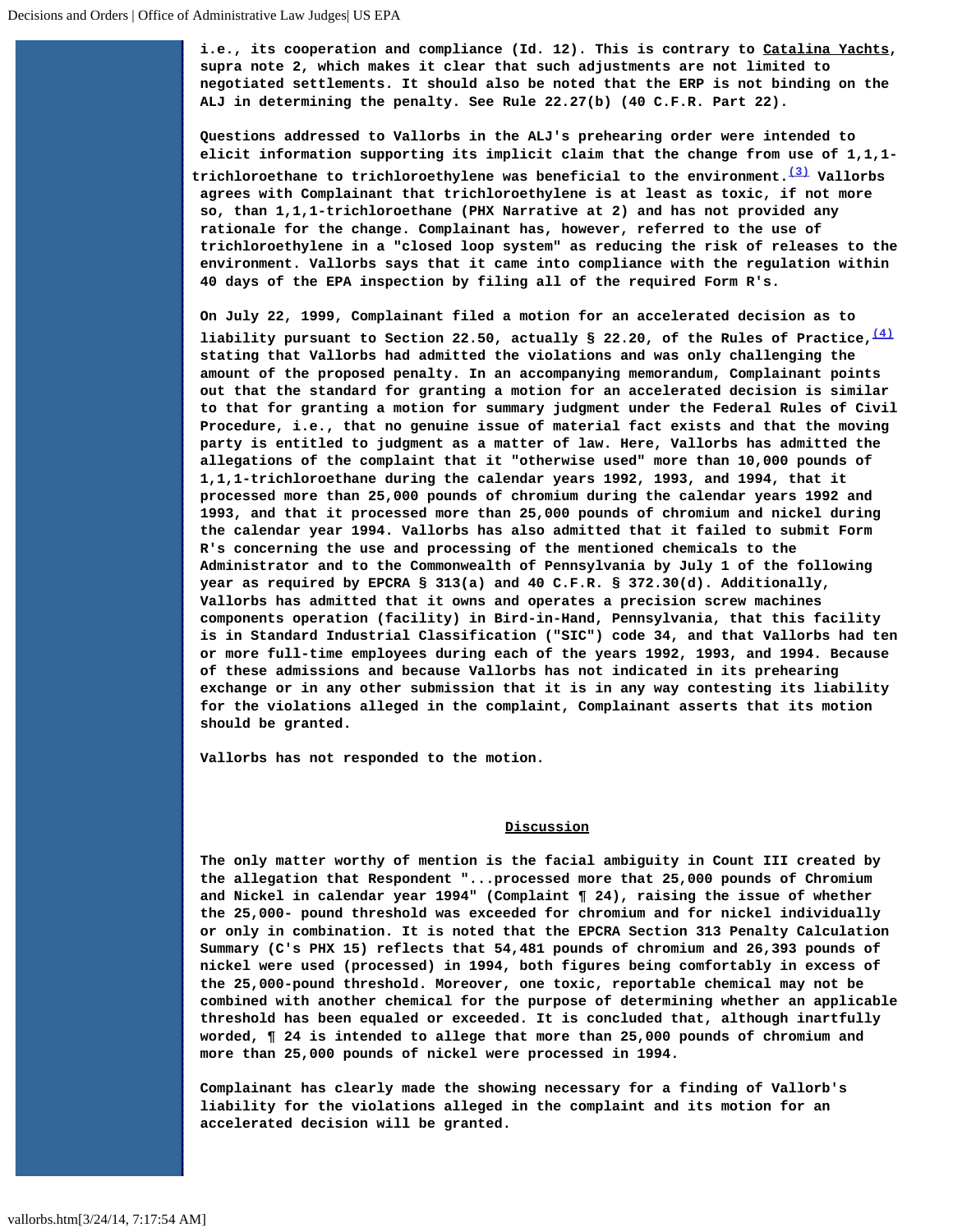## **Order**

**Vallorbs having violated the Act and regulation as alleged in the complaint, Complainant's motion for an accelerated decision as to liability is granted. All aspects of the penalty calculation, including whether Vallorbs is entitled to an adjustment in the proposed penalty for "attitude" and whether it would be manifestly unjust not to allow Vallorbs a credit against the penalty for environmentally beneficial expenditures, remain at issue and will be decided after the hearing currently scheduled to be held on September 15, 1999.[\(5\)](#page-4-0)**

**Dated this 30th day of August 1999.**

**Original signed by undersigned**

**Spencer T. Nissen Administrative Law Judge**

**\_\_\_\_\_\_\_\_\_\_\_\_\_\_\_\_\_\_\_\_\_\_\_\_\_\_\_\_\_**

<span id="page-3-0"></span>**1. Documents in the file available to the ALJ reflect that on August 29, 1997, the Regional Administrator granted Vallorbs an extension in which to file an answer to October 3, 1997, and that on October 28, 1998, the Regional Administrator extended the time in which Vallorbs could file an answer to December 2, 1998. There is no indication that Vallorbs was granted any further extensions in which to file an answer nor is there an explanation for the extended period between the filing of the complaint, the granting of the mentioned extensions and the filing of the answer.**

<span id="page-3-1"></span>**2. Although the Environmental Appeals Board (EAB) has held that SEPs are not available in determining the penalty in adjudicated cases, it, nevertheless, held that "environmentally beneficial expenditures" could appropriately be considered for penalty mitigation purposes under the statutory rubric of "other factors as justice may require." Spang and Company, EPCRA Appeal Nos. 94-3 & 94-4, Remand Order, 6 E.A.D. 226 (EAB, October 20, 1995). The broad avenue for potential penalty mitigation apparently available under Spang was severely restricted in Catalina Yachts, Inc., EPCRA Appeal Nos. 92-2 & 98-5, Final Decision, 1999 EPA App LEXIS 7 (EAB, March 24, 1999), the EAB holding that penalty mitigation was available under the "as justice may require" statutory criterion only if it were manifestly unjust not to do so.**

<span id="page-3-2"></span>**3. Vallorbs asserts that EPA has directed that use of 1,1,1-trichloroethane be discontinued by the end of 1999 (Prehearing Exchange narrative, dated June 28, 1999, at 2).**

<span id="page-3-3"></span>**4. The Consolidated Rules of Practice have been revised effective August 23, 1999, 64 Fed. Reg. 40137, 40176 (July 23, 1999). No significant change has been made to Rule 22.20, the rule upon which Complainant's motion is based.**